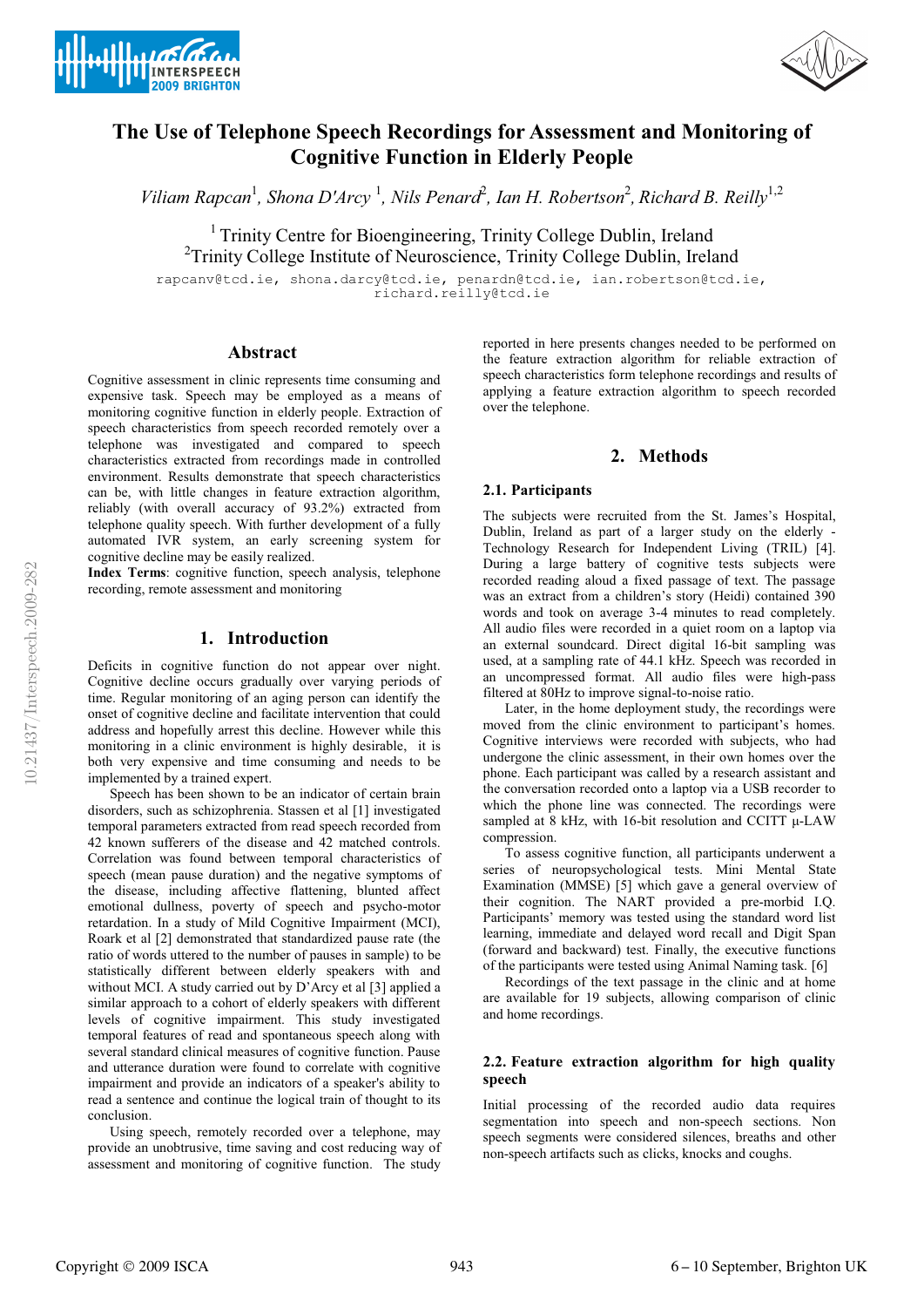#### *2.2.1. Speech/Non-speech threshold estimation*

A Speech/Non-speech threshold is estimated at the beginning of feature extraction process, and is subsequently employed to separate the audio data to speech and non-speech samples.

The stages for Speech/Non-speech threshold estimation are as follows.

1) Full-wave rectification is performed on the audio signal. Full-wave rectification is defined as

 $x(n) = abs(x(n))$  (1)

2) The rectified signal is divided into non-overlapping frames of 50ms duration and the energy is calculated in each frame.

3) Based on observations of the recordings of the text passage, typically at least 15%t of the frames represents no speech samples, 15% of frames with the lowest value of energy are selected for Speech/Non-speech Threshold estimation and maximum amplitude value in each of these frames is stored.

4) Finally, the Speech/Non-speech Threshold is calculated as a mean value of the stored maximum amplitude values.

#### *2.2.2. Gradient threshold*

The hypothesis of this study is that pauses are employed by speakers to deal with the cognitive load of reading aloud. An increase in the number of pauses indicates that the speaker needs extra time to process their thoughts, in order to fulfill the task in front of them (in this case a reading task). The duration of pauses is an indication of the cognitive load being experienced by the subject.

Breath sounds can be considered a normal part of speech, but breaths can be elongated by subjects attempting to fill pauses while trying to process their current cognitive load. It is for this reason that classing breaths as pauses may lead to a more discriminative feature of cognitive function.

In order to do this they must first be identified. If one inspects the amplitude envelope of breath sounds and compares them to the amplitude envelope of speech sounds, a difference in gradient can be observed. See Figure 1.



#### *2.2.3. Estimation of the Reference Value*

The Gradient Threshold differs for each speaker, and so a Reference Value was calculated which can be employed to estimate this Gradient Threshold. This Reference Value was estimated experimentally from randomly selecting 10 speech files from all available recordings. For every file the Gradient Threshold which detected all breath sounds in the recording was estimated. The Reference Value, to be used for all speech recordings, was calculated by dividing the Gradient Threshold by the Speech/Non-Speech Threshold value for that particular recording. Finally, the Reference Value was calculated as an average value of all 10 recording's reference values.

### *2.2.4. Breath sounds detection*

Initial identification of breath sounds is based on an amplitude envelope detection schema. The stages for Breath Sounds Detection estimation are as follows:

1) Estimating the amplitude envelope of the waveform is calculated by performing a Hilbert transform and full-wave rectification on the audio signal. The sampling rate is then decreased by decimation of the signal and the signal is lowpass filtered at 33 Hz.

The original sampling frequency of 44.1 kHz requires the signal to be decimated by a factor of 30 in order to achieve a smooth envelope.

2) The gradient between each adjacent sample of the envelope is calculated. The additional advantage of measuring envelope gradients rather than an absolute amplitude values is that if one changes the volume level during recording it will change the value of amplitude, however the value of difference between two neighbouring samples will not be significantly affected.

3) The two conditions that must be satisfied so that the sample could be marked as a breath sample are:

a) The value of the gradient has to be below the Gradient Threshold.

b) False positives can arise from individual gradient values (particularly at the peak of envelopes) being less than the Gradient Threshold. The amplitude value of the sample must be below 120% of the Speech/Non-Speech Threshold to be considered a breath sound.

The Speech/Non-Speech Threshold is calculated on the segments of the smallest amplitude; however breath sounds have higher amplitude than the mean amplitude of noise and thus 120% was found experimentally to compensate for this difference.

4) Breath sounds are typically longer than 100ms [7], thus segments identified as possible breath sound shorter than 100ms are considered to be speech segments.

#### *2.2.5. Edge detection algorithm*

Edge detection is the process of maximizing temporal resolution in order to find the boundaries of breath sounds.

The stages for Edge Detection are as follows;

1) Breath sound detection, as described above does not always detect the entire breath sound and therefore, in the first step of edge detection, the breath sound segment is extended by 200ms on both sides. The extended segment is split into 10ms frames, in which the energy is calculated.

2) Energy contour is estimated by calculating the log energy in every frame. The energy of a discrete time signal [8] is defined as

$$
E_x = \sum_{n=-\infty}^{def} |x(n)|^2
$$
 (2)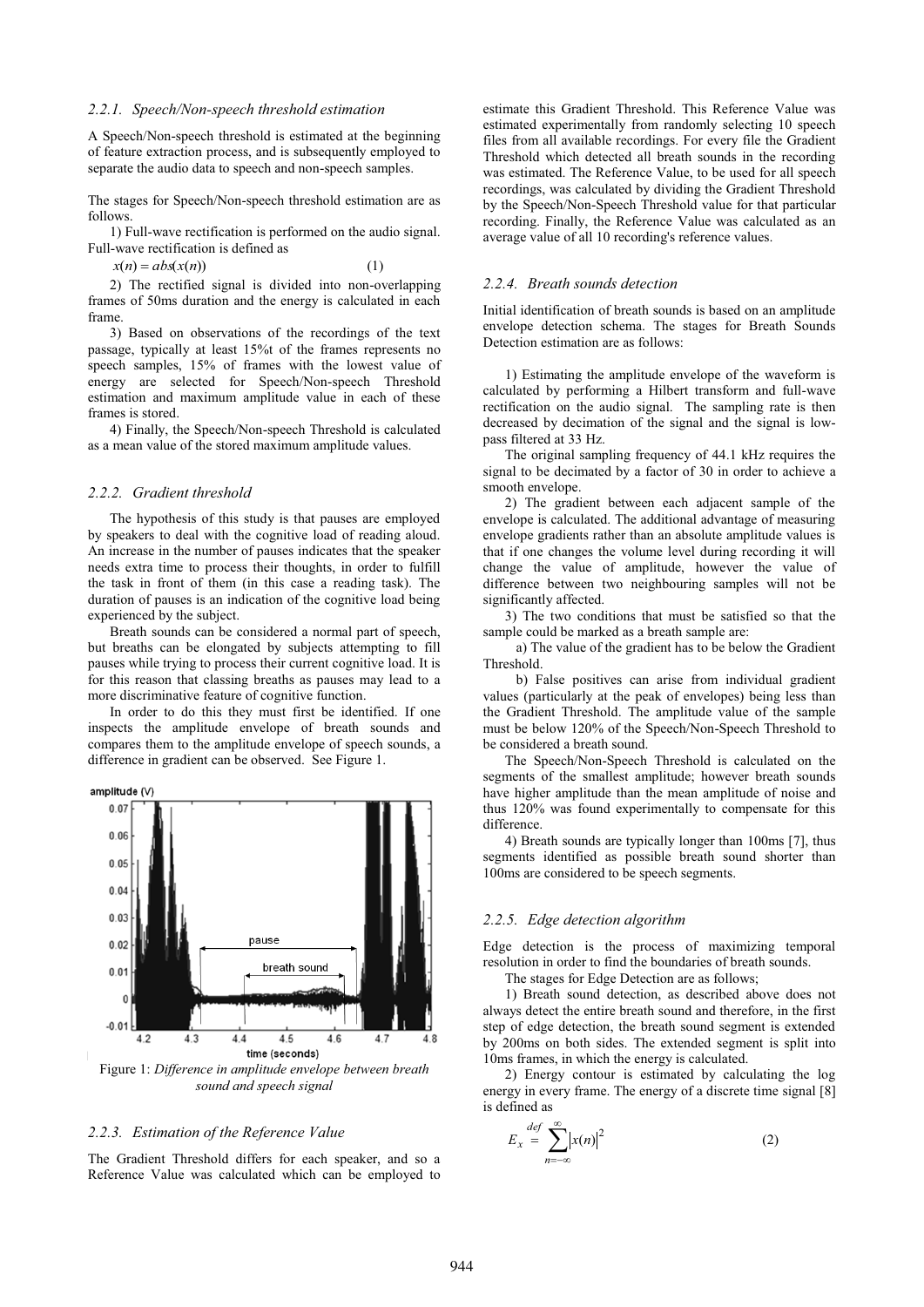Where, log energy is defined as  
\n
$$
E_{\log} = \log_{10}(E_x)
$$
\n(3)

A three-point running average filter is applied to smooth the energy contour.

3) A maximum energy value (Emax) is estimated over the original (non-extended) breath sound segment.

4) A minimum energy value (Emin) is estimated over the extended breath sound segment.

5) The Energy range (Erange) is calculated as absolute value of Emax – Emin.

6) Local minimums are located over the Energy contour and non-significant minimums are excluded. A minimum is considered non-significant if the difference between Emax and the energy value of minimum is less than 70% (found by experiment) of Erange.

7) The last step new edges of the breath segment are calculated based on the position of significant minimums closest to the position of the maximum of the original breath segment.

After edge detection, the breath segments are muted (replaced with zeros) in the recording and the recording is passed for the feature extraction phase.

# *2.2.6. Feature extraction*

Based on the hypothesis that pause and utterance durations are indicators of one's ability to read a sentence and continue the logical train of thought to its conclusion, the following seven features were extracted from speech;

- -Number of pauses
- -Mean pause duration
- -Proportion of recording in silence
- -Mean utterance duration
- -Total recording time
- -Total length of pauses
- -Total length of utterances

The result of this process is a segmentation of the audio recording into speech or non-speech. This segmentation provided pause onset and offset timing, enabling calculation of the number and duration of pauses. Analogously the utterance duration can be extracted. Proportion of silence is an indication of the proportion of non-speech in the recording.

# **2.3. Feature extraction algorithm for telephone speech**

The telephone recordings differ from clinic recordings in sampling frequency, noise level, have variable volume level and contain more perturbations in form of "clicks", "knocks". As a result of these differences, for telephone recordings two changes in feature extraction algorithm were required.

Increased number of perturbations (clicks, knocks) in the recordings caused feature extraction algorithm to misinterpret pauses as speech segments, therefore, as a first step, all telephone recordings were filtered with seven-point running average filter to smooth the signal which helped with suppressing of these unwanted effects. Further, different noise level between the clinic and telephone recordings required the Reference Value (see Section 2.2.3) to be re-estimated for the telephone recordings.

# **2.4. Assessment of performance of the feature extraction**

The ability of the feature extraction algorithm to correctly detect pauses and speech in telephone quality recording was investigated. Performance was measured using sensitivity, specificity, positive predictivity, negative predictivity and the overall accuracy. These measures were calculated as per the definition of true positives (TP) - entire pause marked as pauses by the feature extraction algorithm, true negatives (TN) - speech segment marked as a speech segment, false positives (FP) - part or entire speech segment marked as pause, and false negatives (FN) - part or entire pause marked as speech segment. Where, performance metrics are defined as follows;

Overall Accuracy = 
$$
\frac{(TP + TN)}{(TP + TN + FP + FN)}
$$
 (4)

$$
Sensitivity = \frac{TP}{(TP + FN)}
$$
 (5)

$$
Specificity = \frac{TN}{TN + FP}
$$
 (6)

$$
Positive Predictivity = TP / (TP + FP)
$$
 (7)

Negative Predictivity = 
$$
\frac{TN}{(TN + FN)}
$$
 (8)

#### **2.5. Results**

Following performance of the feature extraction algorithm was achieved;

- -Overall accuracy: 93.2%
- -Sensitivity: 97.3%
- -Specificity: 89.5%
- -Positive predictivity: 91.1%
- -Negative predictivity: 97.1%

Table 1: *Average values of the extracted features from clinic and telephone recordings* 

|                                          | Clinic<br>Recordings | Telephone<br>Recordings |
|------------------------------------------|----------------------|-------------------------|
| Number of Pauses                         | 47                   | 50                      |
| Mean Pause<br>Duration (s)               | 0.63                 | 0.65                    |
| Proportion of<br>Recording in<br>Silence | 0.20                 | 0.21                    |
| Mean Utterance<br>Duration (s)           | 2.51                 | 2.48                    |
| <b>Total Recording</b><br>Time(s)        | 144.64               | 151.76                  |
| Total Length of<br>Pauses (s)            | 29.57                | 32.35                   |
| Total Length of<br>Utterances (s)        | 115.08               | 119.41                  |